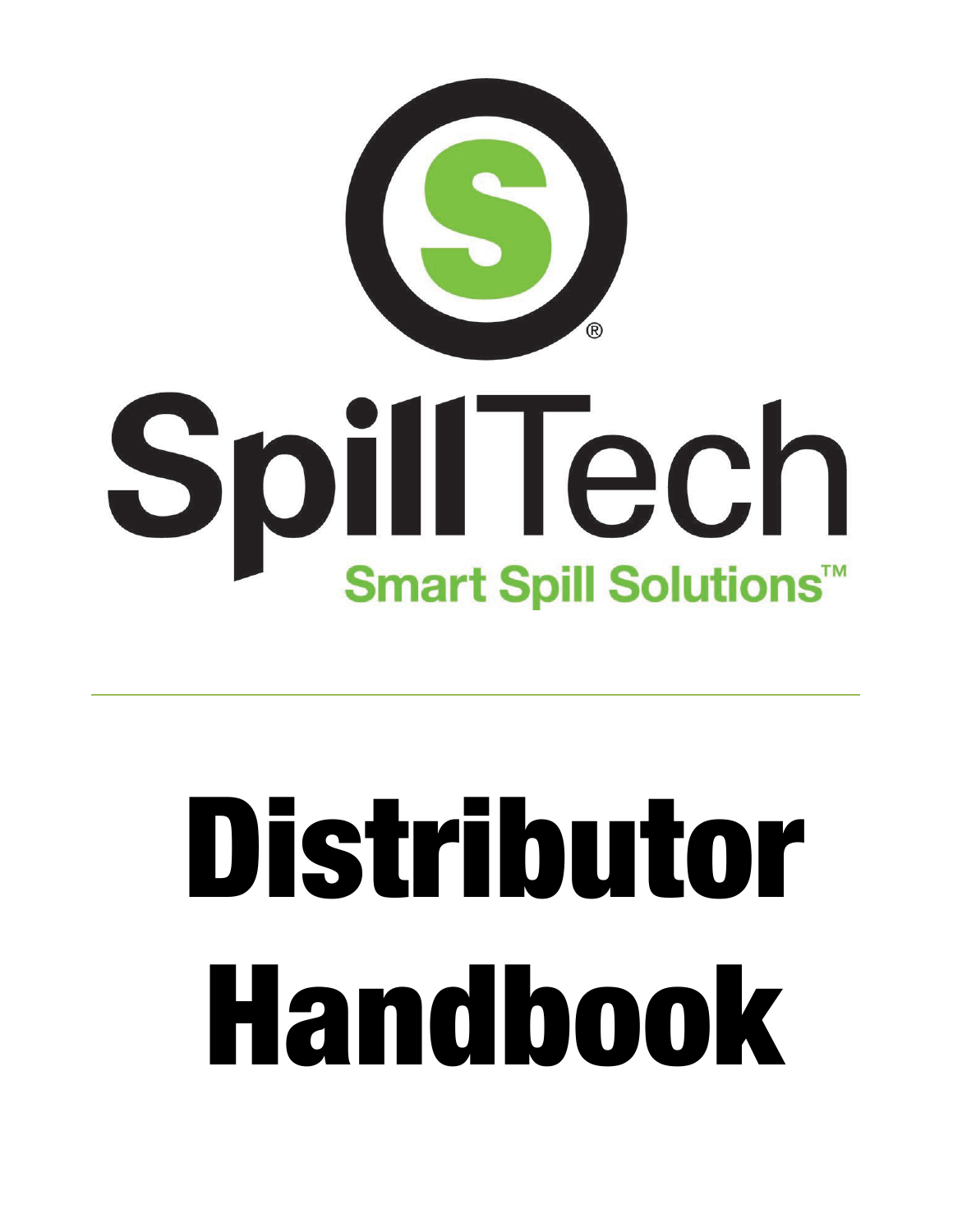

# Distributor HandBook

As a SpillTech Distributor, your knowledge of SpillTech<sup>®</sup> products and procedures is vital to your success. This HandBook provides you with the information necessary to sell SpillTech products every step of the way — from our guarantee to our shipping policies; it's all here in one easy-to-use reference.

If you have questions that are not answered by this HandBook, please call us at 1-800-228-3877, e-mail [sales@spilltech.com o](mailto:sales@spilltech.com)r join our live chat at [www.spilltech.com.](http://www.spilltech.com/)

#### Who We Are [Sales and Marketing Support](#page-2-0) [Printed Materials](#page-2-0)  Product Photos [& Loadable Product Specs \(Onboarding\)](#page-2-0)  **[Samples](#page-2-0)** Product [/ Training Assistance](#page-2-0) **[Website](#page-2-0) [Registration](#page-3-0)** [Usernames and Passwords](#page-3-0) [Profile Information and E-mails](#page-3-0) [Distributor Pricing](#page-3-0) [Credit Policy](#page-3-0) [Inventory, Orders and Shipping](#page-4-0) [Placing an Order, Processing and Invoicing](#page-4-0) [Stocked Policy / Delivery](#page-4-0) [Drop Ship / Blind Ship Delivery](#page-5-0) [Truckload Split Shipments](#page-5-0) [Emergency Shipments \(after hours / weekends\)](#page-5-0) [Custom / MTO](#page-5-0) [Drop Shipments from our Vendors](#page-5-0) [Our Products](#page-6-0) [Product Guarantee](#page-6-0) [Quality Control Measures](#page-6-0) [Proper Storage](#page-6-0) [Shelf Life Policy](#page-6-0) [Testing Procedures](#page-6-0) [Safety Data Sheets \(SDS\), Product Data Sheets \(PDS\), Chemical Compatibility Guides \(CCG\) and Kit Contents Lists](#page-6-0) [Disposal Statement](#page-6-0) [Discontinued Items](#page-7-0) [Living Rules of Packaging](#page-7-0) [Freight Policy](#page-7-0) **[Freight Quotes](#page-7-0)** [Truckload Shipments](#page-7-0) [UPS Shipments](#page-7-0) [LTL Shipments](#page-8-0)  [Accessorial Charges](#page-8-0) [FOB Points](#page-8-0) [Canadian Warehouse](#page-8-0) [Claims for Loss or Damage by Freight Carriers](#page-8-0) [Credits and Returns](#page-9-0) [Invoice Errors](#page-9-0) [Order Placement Errors](#page-9-0) [Product Defects](#page-9-0) [Important Contact Numbers](#page-10-0)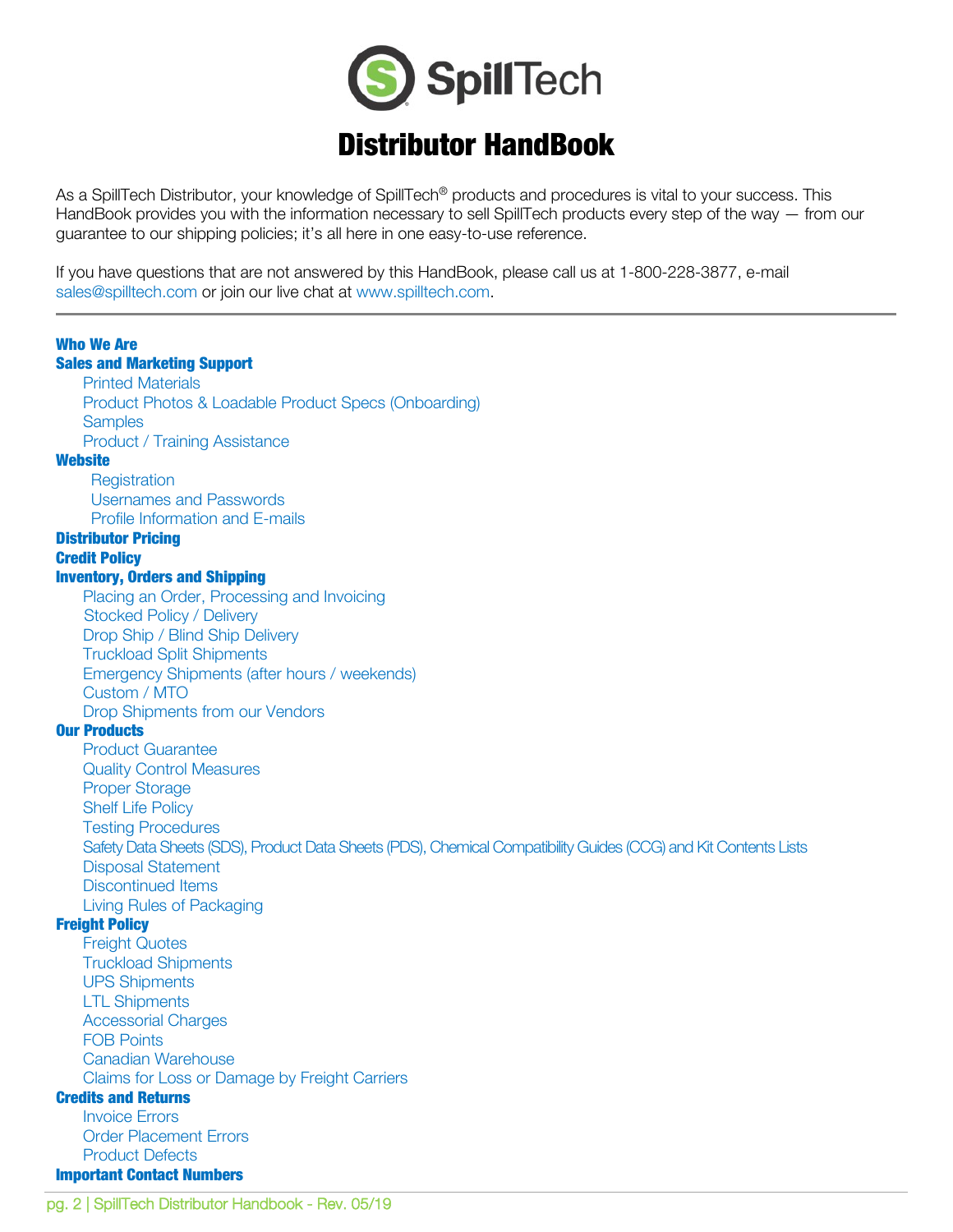### <span id="page-2-0"></span>Who We Are

SpillTech provides high-quality absorbents and spill control products through a network of traditional and online distributor partners. The SpillTech distributor serves customers in manufacturing, automotive, transportation and other industries that share a common goal — controlling liquids.

We build strong partner relationships based on our ability to satisfy in three business-critical areas: product consistency, order accuracy and staff responsiveness. These key elements are supported by an expansive nationwide distribution and logistics network that's second to none. Multiple warehouses across the country deliver SpillTech product where it needs to be, when it needs to be there.

Ultimately, the SpillTech brand delivers value. To the distributors who rely on our people, and to the end users who rely on our products.

# Sales and Marketing Support

SpillTech is dedicated to expanding sales through distribution. We maintain an organization of marketing and technical representatives qualified to assist with training, sales support and advertising programs.

#### Printed Materials

SpillTech will provide reasonable quantities of printed materials, such as Product Catalogs or Regulations Brochures, free of charge to Distributors. Orders for printed literature should be placed with regular stock orders so they can be shipped together.

#### Product Photos & Loadable Product Specs (Onboarding)

We have an easy process for customers looking to load SpillTech products to their website. We can send you a flash drive or DropBox link containing all catalog images and the official SpillTech logos in high (300 dpi) and low (72 dpi) resolution .jpg, for use in both print and web applications. We can also include a Microsoft Excel file with any exportable Product Spec information we have available.

These flash drives are not for distribution and are only to be used for promotional/advertising artwork. Please contact SpillTech Customer Service at 1-800-228-3877 and ask for a short release form (often called a "DARF") which also details our approval policies. With each new Catalog, SpillTech issues a new drive. If you have signed the release form before, you may be asked to sign again for an updated version. This is simply to make sure we cover any new images that may have been added since you last signed the release form.

Lifting images from our website is strictly prohibited and enforced.

#### **Samples**

SpillTech will provide reasonable quantities of product samples free of charge to Distributors. Samples are typically pieces or portions of full product (i.e. 1 pad or a 10ft piece of roll), however full bale/roll/pieces are available at full price. Please contact your SpillTech Customer Service Representative at 1-800-228-3877 for more information.

#### Product / Training Assistance

Our SpillTech Sales Team has many years of experience in the sorbent industry and is available to train Distributors and their sales forces on all aspects of sorbent products and applications. Please contact your SpillTech Account Manager to schedule an informational workshop. Follow this link to [Find Your](https://www.spilltech.com/webapp/wcs/stores/servlet/FindYourSalesRepView?langId=-1&storeId=10052&catalogId=10151) [Sales Rep.](https://www.spilltech.com/webapp/wcs/stores/servlet/FindYourSalesRepView?langId=-1&storeId=10052&catalogId=10151)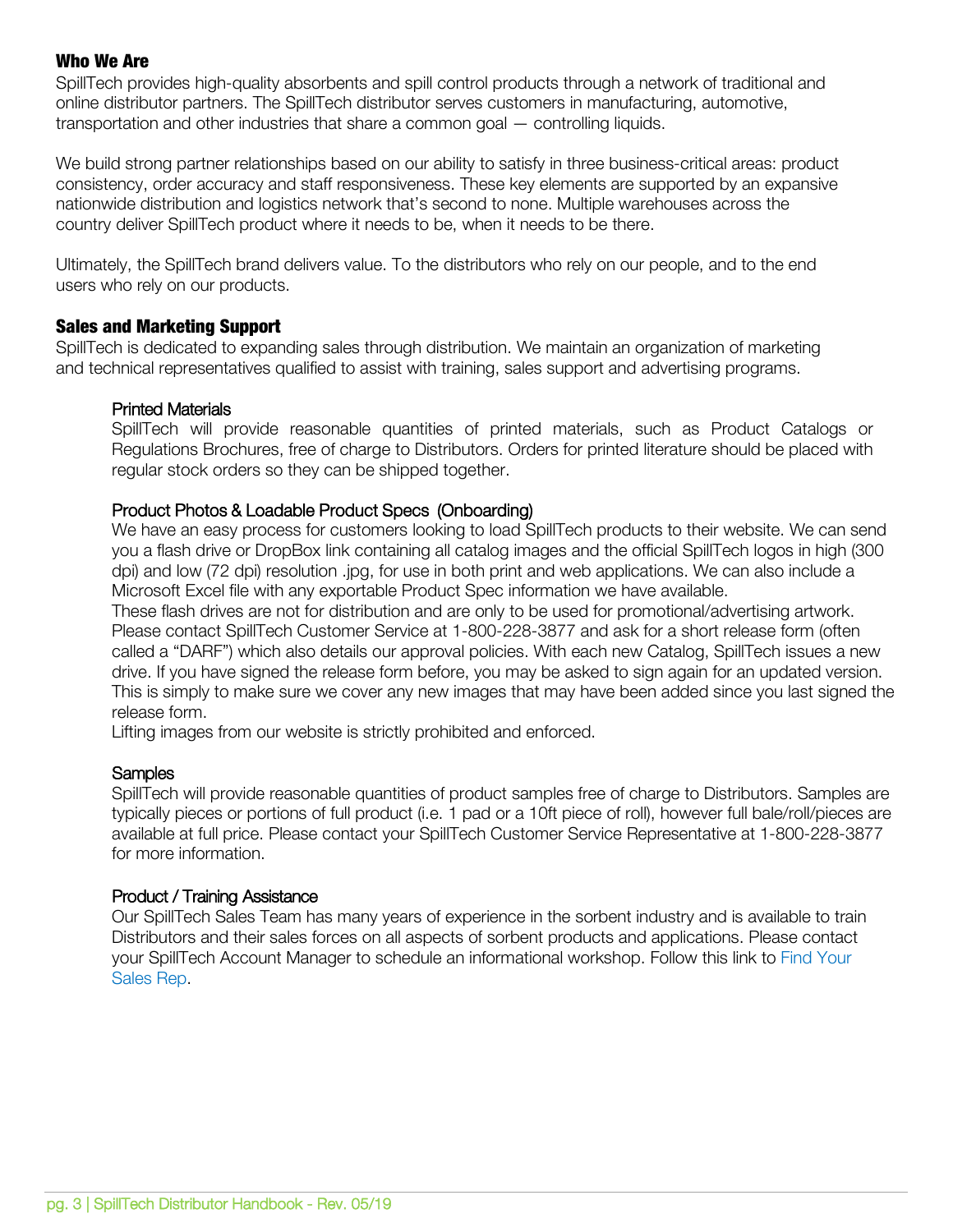#### <span id="page-3-0"></span>Website

# **Registration**

We strongly encourage you to register for our website at [www.spilltech.com.](http://www.spilltech.com/) Registered Distributors will have access to areas that other users do not have. This includes: personalized pricing - downloadable in .xls or .csv, Sales Report Cards, Bulletin Board Announcements, Product and Pricing Changes alerts, Sales and Marketing Support Literature, Online Ordering, Order History (going back up to 3 years!) and much more. Registration is free and only takes a moment. Follow [this link f](https://www.spilltech.com/webapp/wcs/stores/servlet/UserRegistrationForm?langId=-1&storeId=10052&catalogId=10151&new=Y)or your registration form. Registration will "opt you in" to receive product and pricing announcements from SpillTech. We encourage you to have a separate log in for each member of your staff. There is no limit to how many staff members can be registered. We find that allows for greater security if someone were to leave your organization, etc.

Please understand that anyone registering with your company will have access to your price lists and history. If this is something you would like to restrict, please call Robin Thornett at 800-228-3877 or email [robint@spilltech.com t](mailto:robint@spilltech.com)o add restrictions as to who is allowed to be registered under your account.

#### Usernames and Passwords

Usernames and passwords are case-sensitive. The only requirement we have is that they are least 6 characters long.

3 attempts with an incorrect password will "lock" your access. This is a safety measure. We encourage you to use the "Forgot Your Password" link before this becomes an issue. If you have been locked out, please contact Robin Thornett at 800-228-3877 or [robint@spilltech.com t](mailto:robint@spilltech.com)o be unlocked.

If you are not sure what your password is, you can use your username to start the "Forgot Your Password" process. By this process, the system will reassign you a password and e-mail it to you. (The email can take up to 20 minutes to come through depending on your e-mail provider.) The password will be a jumble of letters and numbers. The first time you use that jumble as your password, the system will immediately take you to a page where you can reset the jumble to a password you are more likely to remember. (\*Note: Be sure to use the jumble in the space marked "old password" on that page.)

If you have any questions or problems with the website, please call Robin Thornett at 800-228-3877 or e- mail [robint@spilltech.com](mailto:robint@spilltech.com)

#### Profile Information and E-mails

Bulletin Board Messages, Product and Pricing updates, Web Order Confirmations and Web Shipping Confirmations are, by default, sent to the e-mail address in your web profile. So, it is very important that this information is accurate. While we are able to make changes to your contact information for our internal ordering and billing systems, the website is completely independent of that system. Also, for security reasons, we do not have the ability to access your profile information online. Therefore, if you have a change in e-mail address, physical address, ship to or bill to address, please remember that you will need to make those updates to your profile yourself at [www.spilltech.com.](http://www.spilltech.com/) After signing in, just click on "My Account" in the upper right-hand corner. There, you can find places to make all the edits you need.

#### Distributor Pricing

• Distributor Price Lists are available by registering on our website at [www.spilltech.com](http://www.spilltech.com/)

• Prices listed on this are distributor net cost.

• Any product or pricing changes will be announced via our Bulletin Board, which e-mails to all registered users of the website and posts to an area of the website (Distributor Tools/Bulletin Board)

• SpillTech will strive to give 30 days' notice of any price changes.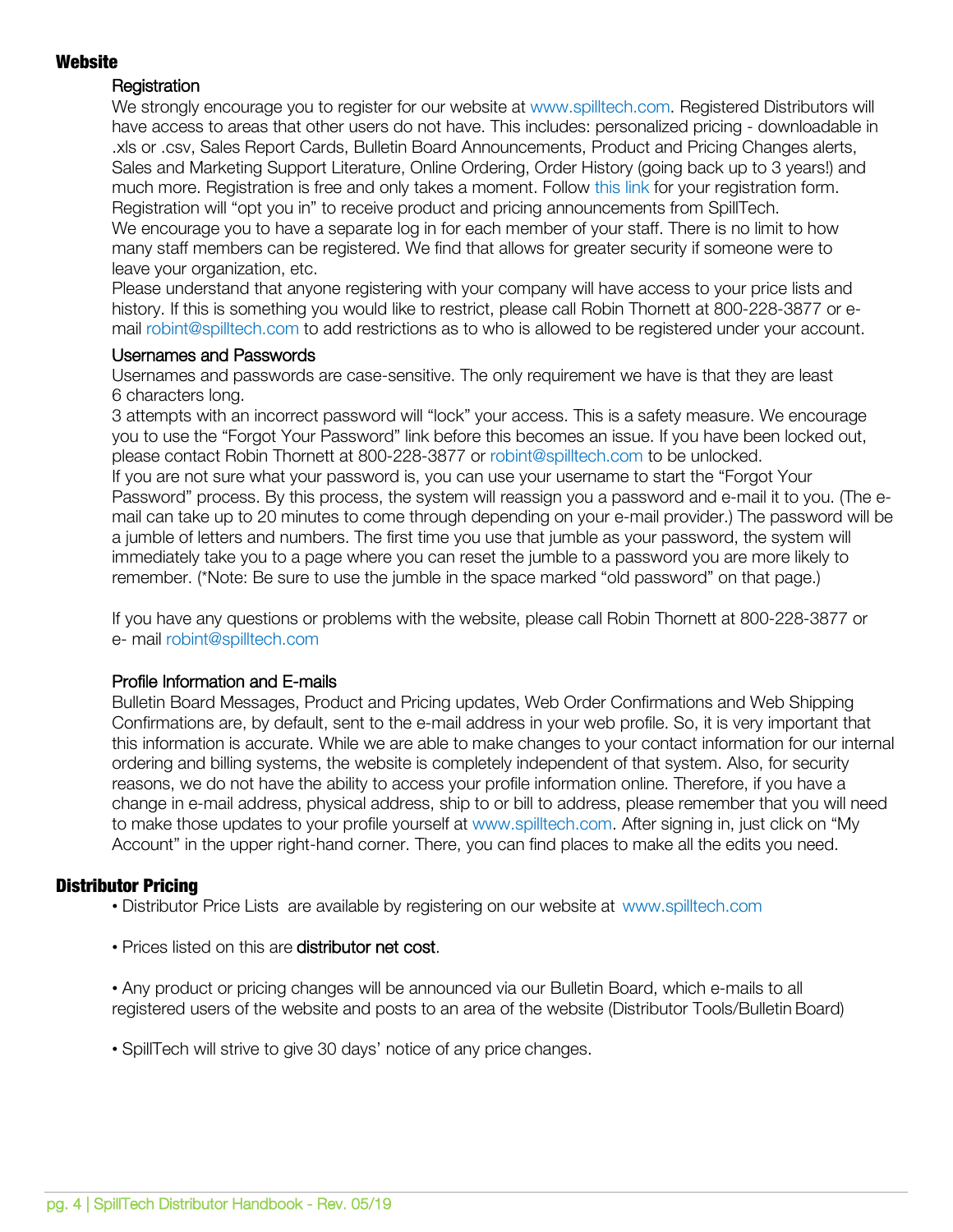#### <span id="page-4-0"></span>Credit Policy

• Payment Terms and credit line are subject to SpillTech's discretion. Please call 251-694-0102 if you have questions or credit issues.

• SpillTech can process payments by check, Visa, MasterCard or American Express. If using a credit card, you must submit that card at the time of order.

• While it can be different from card to card, most cards will put the order amount on a "pending" or "hold" at the time of order entry. They will then officially post the charge to your account when your order ships.

• If your account its set up with terms, you cannot use a credit card once the order has invoiced.

# Inventory, Orders and Shipping

#### Placing an Order, Processing and Invoicing

SpillTech offers you several ways to place an order with us. We do require a *written* purchase order, so please use whatever method is easiest for you. You can order by fax at 800-872-3764, by e-mail to [sales@spilltech.com,](mailto:sales@spilltech.com) via our website at [www.spilltech.com,](http://www.spilltech.com/) or via online live chat at [www.spilltech.com.](http://www.spilltech.com/) An order confirmation will be sent to you via e-mail (if we have your e-mail on file) or fax once your order has been processed.

Once your order is processed, you can follow the progress of by logging in to your account at [www.spilltech.com,](http://www.spilltech.com/) clicking on "My Account" then "Account History"

If you are set up with terms, you will be invoiced for your shipment on the day your order ships. By default, this invoice will be sent via US Post. However, there are a few alternatives to post: If you are registered for our website, you can e-mail yourself any invoice that has not been paid yet. Just sign in, click on "My Account", then "Order History".

Next to each order that has shipped but not been paid, you will see an envelope icon. Click there and the invoice will be promptly delivered to your inbox.

Or, if you prefer a more direct method, you can receive invoices and credit card receipts automatically via email. If you are interested in this program, please send an e-mail to [sales@spilltech.com w](mailto:sales@spilltech.com)ith the contact name and e-mail address to get set up to receive the e-mails. We can set up multiple people within your organization to receive these e-mails. At the end of a day of shipping, you will receive 1 e-mail with all the invoices or credit card receipts processed that day attached in .pdf format. (Please note once signed up for email, you will no longer receive mailed invoices. We cannot offer both methods.)

#### Stocked Policy / Delivery

Unless noted otherwise, all items in the most recent SpillTech catalog are stocked in Mobile, Alabama. Certain SpillTech® products are also [available from SpillTech's other four warehouse facilities \(see FOB](#page-8-0) Points for location and zip codes). SpillTech will always ship from the closest warehouse that stocks the products you have ordered. Because of the different items in each warehouse, any questions about where an item might ship from can be directed to our Customer Service team at 1-800-228-3877 or [sales@spilltech.com](mailto:sales@spilltech.com) any time prior to ordering. If shipments must go from farther warehouses due to non- stock items, the Distributor is responsible for freight, unless otherwise specified.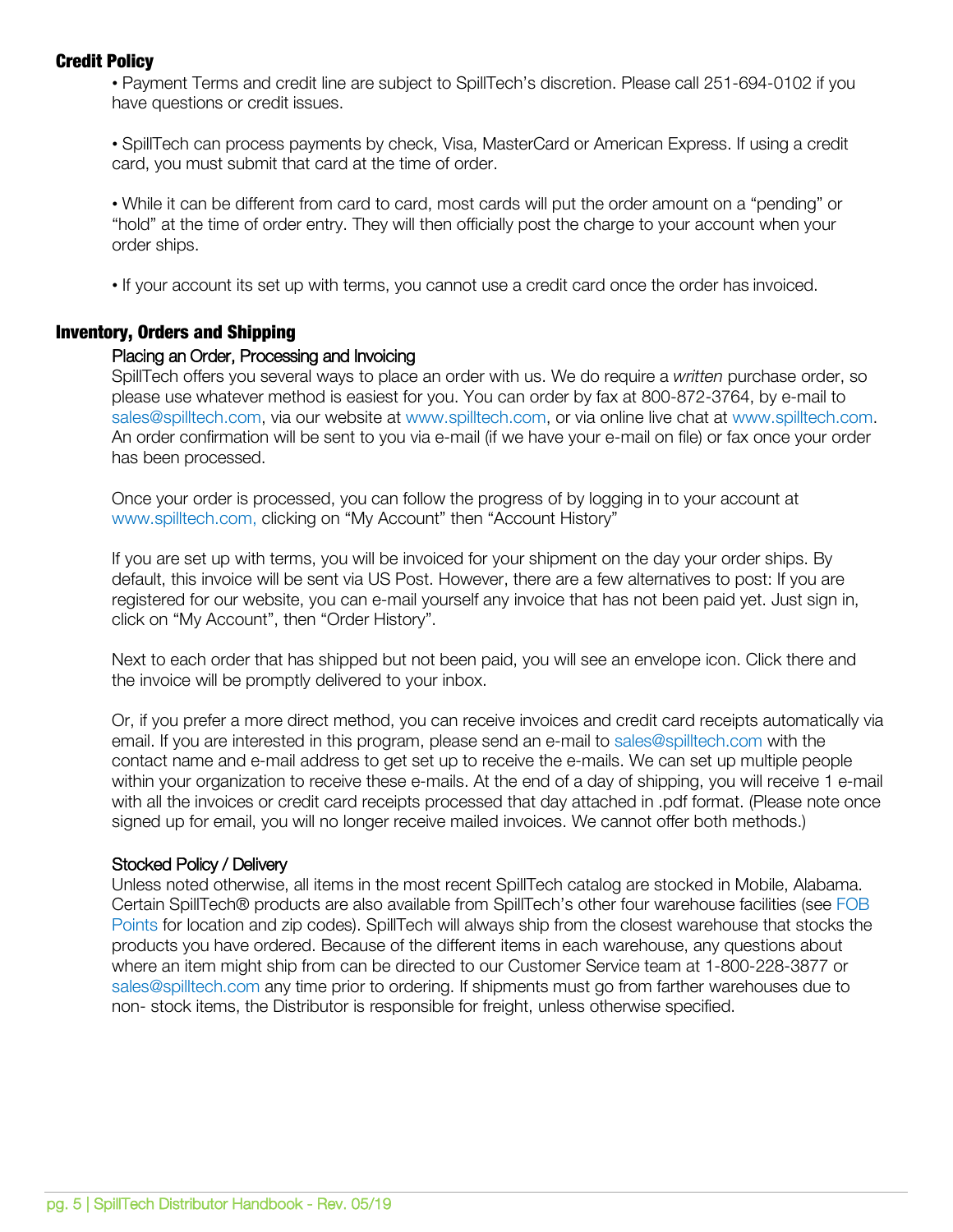# <span id="page-5-0"></span>Drop Ship / Blind Ship Delivery

SpillTech does not charge an extra fee to drop ship orders directly to your customers. There are no minimum order requirements for stock items (see for [Custom and MTO products](http://www.spilltech.com/distguidelines.faces%2314) section for exceptions). Also, upon request, we will blind ship orders, meaning that all paperwork will appear as if the shipment came from the Distributor.

Distributor's PO must clearly state if you wish blind shipments to be made. Both drop and blind shipments will only be made in the continental US. Please note that some carriers will charge an additional fee for this service which will be the responsibility of the Distributor. Freight and any additional charges will be prepaid by SpillTech and added to the invoice unless otherwise noted.

# Truckload Split Shipments

Split shipments are only available on full truckload orders. Distributors must notify their SpillTech Customer Service Representative at the time of order to make arrangements. Any additional fees incurred by splitting a truckload shipment will be the responsibility of the Distributor and will be invoiced accordingly. SpillTech will strive to alert Distributors of these costs prior to shipment.

# Emergency Shipments (after hours / weekends)

For emergency service from SpillTech, please call our Emergency Spill Hotline at 1-770-929-6609. This Hotline is available 24 hours a day, 7 days a week, 365 days per year. In the case of a spill emergency after hours or on weekends, there are some rules to be observed:

• We are only able to open the Hastings, PA; Mobile, AL or Houston, TX locations for afterhours/weekend shipments.

- Full truckload shipments will only be available out of our Mobile, AL location.
- All emergency shipments must be ordered in full pallet quantities.
- No private labeling will be available.
- No freight deals will be observed for afterhours/weekend shipments.

• Any additional charges that carriers may pass on for afterhours, hotshot, overnight, etc services will be charged to the Distributor.

# Custom / MTO Items

SpillTech is happy to provide custom products for your market. Minimum quantities will be required. Just call your Sales Representative or the Customer Service Team and let us know what you need.

Any items bought from an outside supplier will be subject to that supplier's minimum requirements. Distributors are responsible for freight on any custom items shipped from outside vendors.

Depending on the complexity of the custom work, a quote could take anywhere from 2 to 5 business days to complete.

Custom and MTO items are subject to a product quantity variance of +/- 10%, which must be accepted by the Distributor. Purchase Orders will serve as agreement and SpillTech will strive to inform you of the variance amount prior to shipping.

Custom and MTO items supplied by SpillTech will ship within 10 business days from the date of order. Custom and MTO items cannot be returned unless there is a product defect. Please see return details discussed below.

# Drop Ship Items from our Vendors

SpillTech carries several items that drop ship directly from our suppliers; therefore, longer lead times may apply. Please speak with your SpillTech Customer Service Representative to confirm specific lead times. Unless otherwise specified, the Distributor is responsible for additional fees imposed on SpillTech by the supplier. This could include, but is not limited to, freight charges and taxes. These fees will be prepaid by SpillTech and added to the invoice.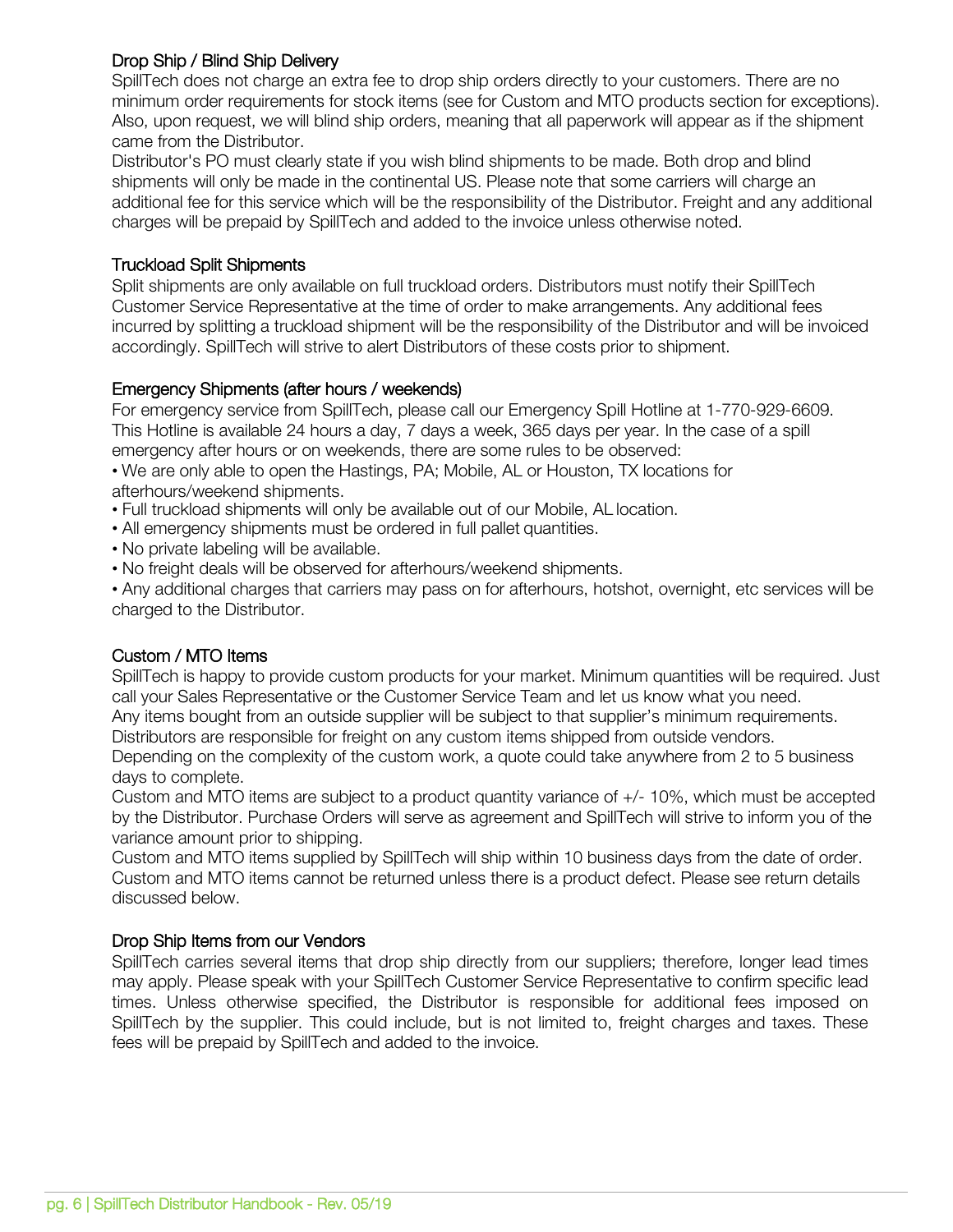#### <span id="page-6-0"></span>Our Products

#### Product Guarantee

We warrant that these products are free from defects in workmanship and materials upon delivery. We do not warrant against possible damage in shipping.

#### Quality Control Measures

SpillTech uses several quality control measures in the manufacturing process to ensure that only high-quality products are used to fill each and every order. Basic product inspections are performed on a continuous basis for each production run, including: product dimensions, bonding pattern and sealing, perforations, packaging weight, profile and absorbency.

#### Proper Storage

• For standard polypropylene products: store in a cool, dry place, out of direct sunlight. Storage temperature should be below 120°F (49°C).

• For polyurethane items: Do not store or use in temperatures exceeding 120°F (49°C) Due to the nature of softer urethane, the physical properties of these products may change over time with exposure to certain environmental conditions like temperature, humidity, and UV radiation. Typical life expectancy is 5 years. Please inspect the stored product regularly to ensure it is in a usable state. For more details and for chemical compatibility, please call Customer Service at 800.228.3877 or use our live chat feature at [www.spilltech.com.](http://www.spilltech.com/) These products are for temporary use only. Pick up after each use, clean, then store properly. Do not leave down for extended periods of time or drive over with vehicles.

• For all other items: Please contact SpillTech Customer Service at 1-800-228-3877 for storage instructions on any item not listed here.

#### Shelf Life Policy

Shelf life is based on the date of shipment from SpillTech. For best results, polypropylene products should be stored in a covered warehouse, away from direct sunlight. Normal shelf life for standard polypropylene products is one year but may vary with certain products. No refunds will be allowed on products beyond their accepted shelf life. Each Distributor is responsible for fulfilling a customer's request for certification of shelf life.

#### Testing Procedures

SpillTech rigorously tests all our products to ensure that our Distributors are selling the best products we have to offer. Our basic method for sorbency testing is a slight modification of ASTM Method F726-99. We believe that our methods are more indicative of the manner in which our products are used, because we mimic the types and viscosity of liquids, material sizes and conditions that our customers regularly encounter.

#### SDS Information / PDS / Chemical Compatibility Lists / Kit Contents Lists

Safety Data Sheet (SDS), Product Data Sheet (PDS), Chemical Compatibility Lists and Kit Content information is available on our website at [www.spilltech.com o](http://www.spilltech.com/)n most stocked and/or catalog-listed items. See the "Technical Resources" tab of any product page for this information. Kit Contents Lists are available on the PDS or via the "Contents List & Spill Kit Instructions" link under the specs on the Product Page.

#### Disposal Statement

Fluids absorbed by SpillTech® products will not be rendered less hazardous, less toxic or less flammable by their absorption. Once absorbed, these fluids will remain in their original state. Therefore handling, storage and disposal of SpillTech materials must be done so in compliance with local, state and federal regulations *for the absorbed fluids.* Because of variations in fluids' hazard levels as well as differences in laws, SpillTech does not recommend any specific disposal method. In the event that products are beyond the recommended shelf life and deemed to be in an unsellable condition, the Distributor must dispose of the product pursuant to applicable local, state and federal standards. [Chemical Compatibility](https://www.spilltech.com/wcsstore/SpillTechUSCatalogAssetStore/Attachment/documents/ccg/SPILLTECHCHEMCOMPAT.pdf) List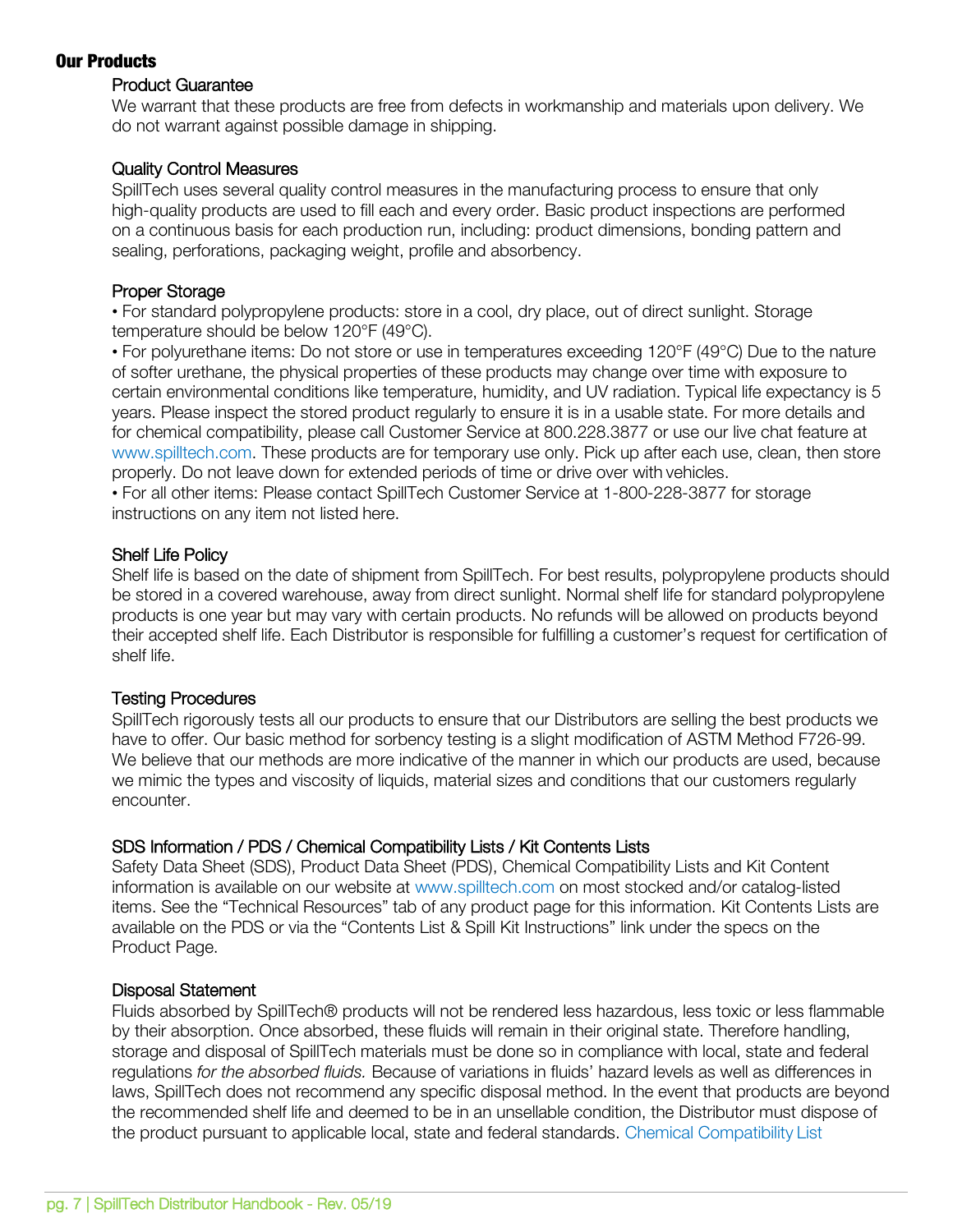#### <span id="page-7-0"></span>Discontinued Items

SpillTech occasionally has to discontinue some items due to lack of inventory, loss of supplier, change in specs, etc. SpillTech strives to give you at least 30 days' notice of these changes. Notices will be sent in the form of a mass-style email blast, sent to all registered users of our website (register here). Once an item is discontinued, we can no longer accept returns of those items. We will allow a 30-day grace period from date of notice to return any unused items. Distributors will be responsible for incoming/outbound freight on these returns and there is a 10% restocking fee for private labeled items.

# Living Rules of Packaging

This set of rules helps our plant crews and suppliers understand SpillTech's packaging requirements. By following the same set of standards, packaging will be consistent and of high quality:

- Each label's information is correct
- Each label is straight
- Each package has only one label
- Labels face out when packages are stacked on pallet
- Fully-loaded pallets are straight, not tilted
- Each package that ships is not damaged in any way
- Each package that ships is clean
- Each pallet has the correct number of units
- Product does not ship on broken pallets
- Each bagged product is tightly closed; no bagged product is closed with excess air (no balloon bags)

# Freight Policy

#### Freight Quotes

SpillTech is happy to quote you a freight estimate prior to any shipment from our selection of carriers. Any freight quotes are valid for 10 business days (unless otherwise noted).

Please understand that quotes are just estimates and are subject to change upon actual shipping. Rates quoted do not include COD, Customs or Duties Fees and/or additionally insured shipment charges. Other charges, i.e. accessorial charges, may be applied to order if service is not requested at time of quote. Any freight appearing on the order entry confirmation cannot be assumed to be final.

You will always be given a quote number to reference on your PO. The quote number must be indicated on your purchase order at time of order. If this information is not indicated on your PO the quote may not be honored.

#### Truckload Shipments

SpillTech guarantees that shipments of 15 pallets or more will leave our Mobile, AL warehouse within 10 business days after receiving a purchase order. Unless a preference is noted on your purchase order, SpillTech will choose which items to topload.

#### UPS Shipments

All orders shipping via UPS will go out of our warehouse within 2 business days from the time we process your purchase order. All shipments will be prepaid by SpillTech and added to the invoice unless otherwise noted. Please note your purchase order with the account number for UPS Collect. Overnight/Next Day shipments require a sign off on the elevated charges. Once we get an estimate, SpillTech Customer Service will fax a form to the Distributor to be signed and sent back. Shipments will not be sent via UPS Red without this permission. SpillTech is not responsible for delays due to carrier issues.

A note about Fed Ex Package/Small Parcel Service: We do not have a regular Fed Ex pick up. Therefore, Fed Ex will charge SpillTech \$3 *per piece* to pick up your items, even if you use your Fed Ex Collect Account. Fed Ex will not charge this to your collect account. Therefore, we must pass this along to the Distributor when Fed Ex Package Collect is requested on the invoice. This is only applies to Small Parcel/Package Service. This does not apply to Fed Ex Freight/LTL/TL.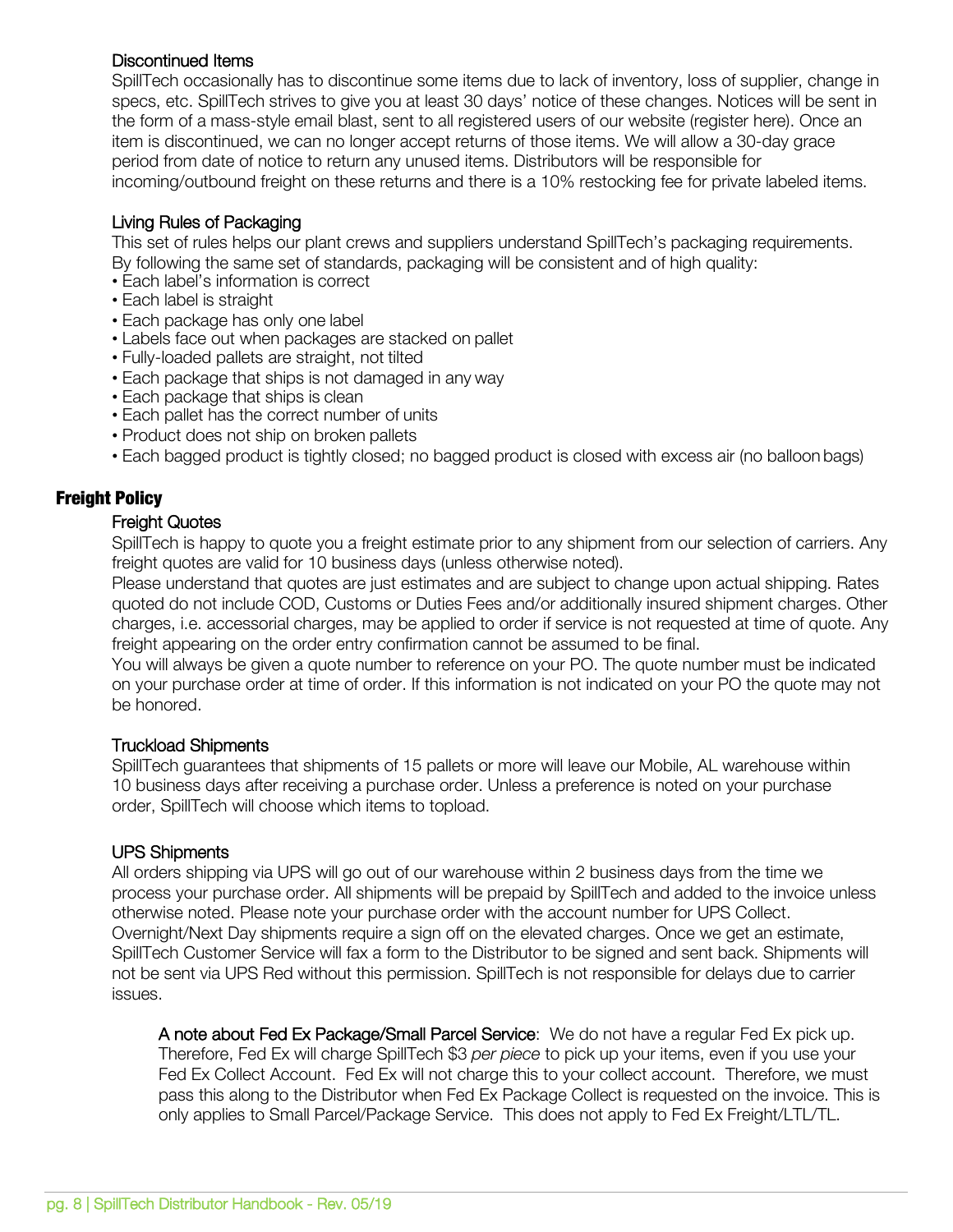# <span id="page-8-0"></span>LTL Shipments (Less Than Truckload)

All LTL orders (15 pallets or less) will go out of SpillTech's warehouse within 2 business days from the time we process your purchase order. All shipments will be prepaid by SpillTech and added to your invoice unless freight collect or third party billing is requested. If you would prefer that we ship using a carrier of your choice, SpillTech will make every effort to make arrangements. However, using a carrier of your choice means SpillTech can't guarantee 2 business day shipping. Overnight/Next Day shipments require a sign off on the elevated charges. Once we get an estimate, SpillTech Customer Service will fax a form to the Distributor to be signed and sent back. SpillTech is not responsible for delays due to carrier issues.

# Accessorial Charges

Any additional accessorial charges invoiced by a carrier will be the responsibility of the Distributor regardless of freight deals. By signing and dating the delivery ticket, the receiver is accepting charges for any accessorial charges assessed. These charges could include, but are not limited to: Blind Shipping, Liftgate Service, Delivery Appointments, Residential Delivery, Limited-Access Areas (including constructions sites, mines and government buildings), Military/Secured Location Delivery or Remote Locations.

If accessorial charges are billed after the freight has been delivered, these charges will be billed back to the distributor. If charges are refused, SpillTech will no longer prepay and add freight charges for any future shipments. All shipments will have to be charged on the distributor's freight account.

# FOB Points

The following are FOB points and their ZIP Codes for estimating your own freight.

- Mobile, Alabama 36615
- Hastings, Pennsylvania 16646
- Houston, Texas 77028
- Puyallup (Seattle), WA 98371
- Point Edward, ON Canada N7V 1X4

# Canadian Warehouse Orders

A 5% Service Fee will be added to all orders shipping from our Point Edward, ON location.

# Claims for Loss, Damage or Shortage by Freight Carriers

If a carrier delivers a short shipment or damaged material from SpillTech to a Distributor, all claims must be made against the carrier. Title passes from the manufacturer to the Distributor when the Distributor signs and accepts the Bill of Lading.

If SpillTech prepaid and added the freight to your invoice, we will contact the carrier to file the claim. However, the Delivery Receipt MUST have been signed by the Distributor as "short" or "damaged". If the Receipt does not indicate a problem in shipment, there is little or nothing we can do to help.

If the shipment went Collect freight, it is up to the Distributor to file the claim. We will help in any way we can, but ultimately, the responsibility falls to the Distributor as the billed party.

For UPS prepaid shipments, SpillTech will handle the claim. For UPS Collect shipments, SpillTech can only file a claim for the product itself. Claims for reimbursement of shipping charges must be filed by the collect account holder (per UPS policy).

Generally, SpillTech's policy is to send a replacement item if needed right away. This ships at full price charged to your account. Upon closing of the freight claim, we will credit your account for the amount in question.

#### Additional Notes for Damage

For UPS Damage claims, you must hold on to the damaged product until UPS releases the claim as they may choose to inspect the damage.

#### Additional Notes for Short Shipments

It is the responsibility of the receiver to break down and count all deliveries. You must sign your Delivery Receipt with the shortage. You have up to 3 business days to claim a short shipment.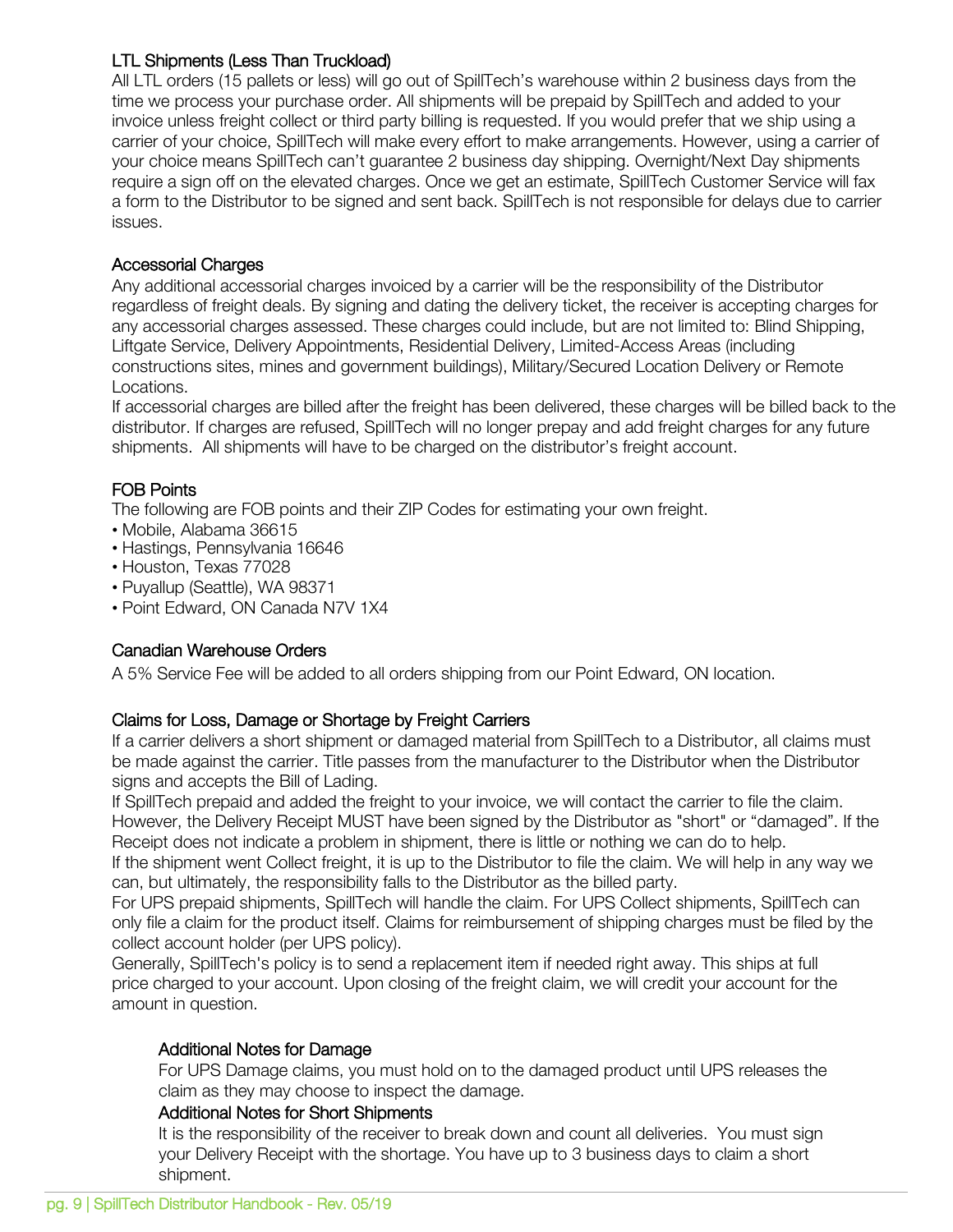#### <span id="page-9-0"></span>Additional Notes for Lost Shipments

The best process we have found for those times when some of your shipment, but not all of your shipment shows up is to 1) wait 24 hours. Often UPS will catch it overnight and deliver it the next day. 2) Call us! at 800.228.3877 or use our Live Chat feature at [www.spilltech.com](http://www.spilltech.com/) to let us know. 3) We'll get a replacement on the way to you and UPS will start an investigation. 4) We will enter an order for the replacement but will need to wait for UPS to complete their investigation before we can issue a credit. 5) If UPS finds the package, we encourage all parties to have them return it to sender, which will also trigger a credit. This same process holds similarly for all other carriers.

#### Additional Notes on Refusing Shipments/Return to Sender

If a shipment is refused or returned to sender through no fault of SpillTech, the Distributor will be charged freight both ways.

#### Credits and Returns

If there is ever an issue with orders from SpillTech, the sooner we know, the sooner we can come up with a solution!

We do require all returns to have an RMA number (Just call Customer Service at 800.228.3877 or email [sales@spilltech.com](mailto:sales@spilltech.com) with the details to receive an RMA number). Any product arriving at our warehouse without an RMA will be charged an automatic 10% restocking fee.

All products must be returned to the warehouse they were shipped from. If you need help with a return address, please let us know. (If product is returned to the wrong location, shipping charges may be assessed to get it to the correct location, so please don't hesitate to double check with us before you send it out!!)

Product must be returned to the warehouse within 30 days of issuing an RMA number.

SpillTech's policy on product returns assumes the product has been maintained in an area that is within our [Proper Storage](http://www.spilltech.com/distguidelines.faces%2320) policy.

Custom and Made-To-Order items cannot be returned unless defective.

Credit will only be issued for price paid.

#### Invoice Errors

SpillTech must be notified of any discrepancies within 30 days of the invoice date. No credit will be issued for any item after 12 months from the date of the original invoice.

#### Order Placement Errors

Distributors may return standard absorbent products that were ordered in error, but are still responsible for freight in and out.

SpillTech does not charge a restocking fee for returned standard stocked products. However, a 10% restocking fee will be assessed for any returned private label items.

Items that are drop shipped from vendors are subject to that vendor's return policies and restocking fees.

#### Product Defects

Contact SpillTech Customer Service at 1-800-228-3877 with any product issues as soon as possible. The Distributor must provide a sample or a clear picture of the defective product for our inspection, and the tracking numbers found on the product label. If it is determined that the product is faulty in workmanship, material or any other manner, we will make every effort to correct the situation to your satisfaction.